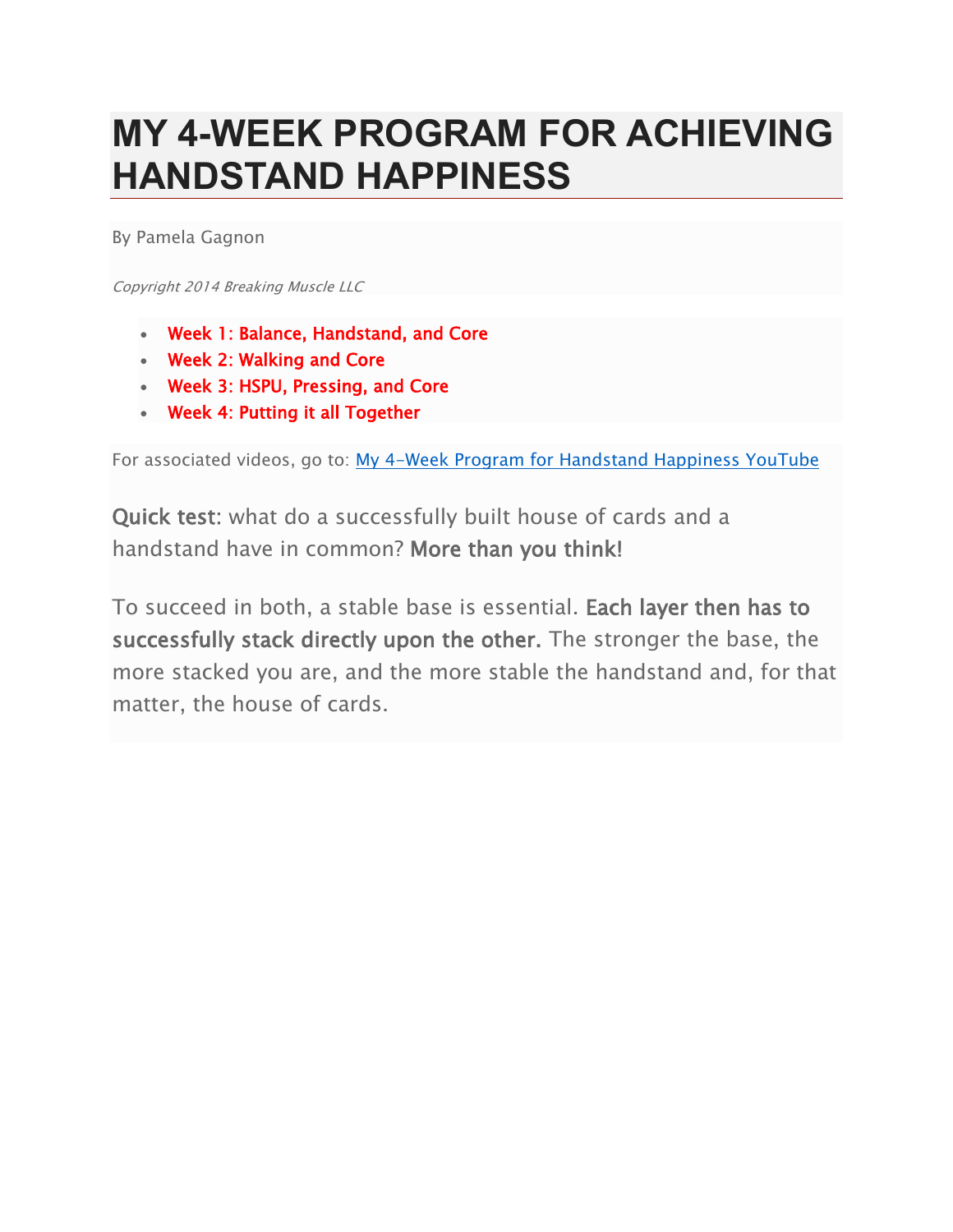

# True Confession: I Am a Handstand Junkie

Achieving a stable base for the handstand requires progressive steps in order to learn what works and what will allow a handstand to feel as natural to you as standing on your feet. Over the next four weeks I will be working with you on these steps. If you follow my workouts, then at the end of month you will have the ability to achieve better handstands, freestanding handstand push ups, press hand stands, and handstand walking.

Why have I chosen handstands for my session? Well, I am a handstand junkie. From the time I began my gymnastic training at the age of six, what I loved most was to view the world topsy-turvy. Growing up, I was constantly told by my parents to stop doing handstands in the kitchen or against the furniture in the family room. I love handstands. This all began at the age of six and continued to when I competed in gymnastics at a Division I university.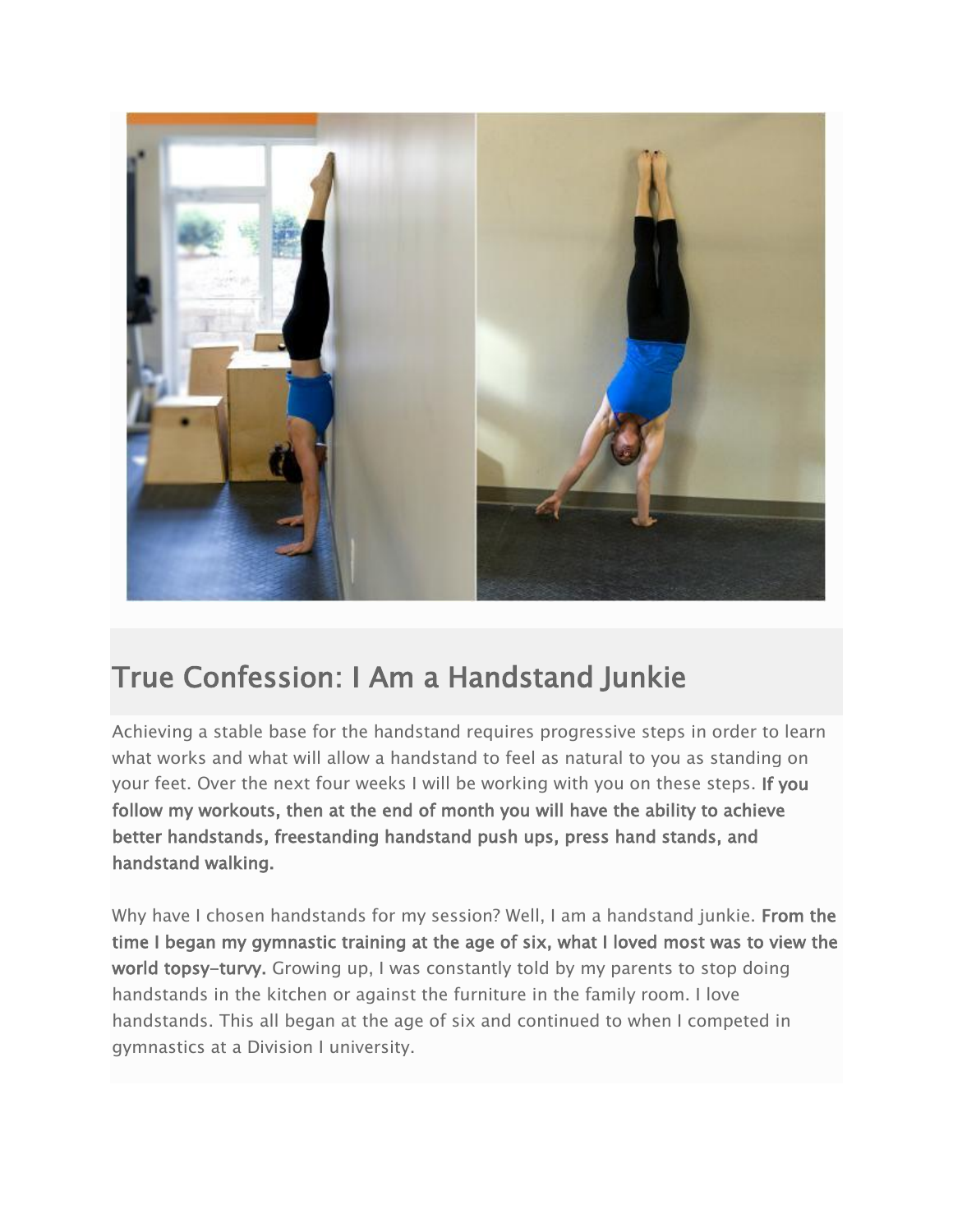Then, I fell in love with the CrossFit methodology in 2010 and most recently I finished eighth in the [CrossFit Games in the Masters \(40-44\) division.](http://games.crossfit.com/athlete/3278) This past year, I have also been lucky enough to be part of the [CrossFit Gymnastics ce](http://crossfitgymnastics.com/)rtification staff with [Jeff Tucker,](http://breakingmuscle.com/interviews/featured-coach-jeff-tucker-part-1-cowboy-firefighter-gymnast) spreading our gymnasty love all over the world.

So, enough about me – let's get back to handstands.

### Learn the Progressions to Learn the Skills

Just as in a house of cards, when executing a handstand, you cannot haphazardly place your body upside down or get inverted. There are steps, progressions, and specific skills and drills designed to build your confidence, strength, balance, and coordination. Watch a gymnast kick to a handstand. It's done with purpose. A gymnast's legs aren't thrown wildly in the air. Instead, he or she demonstrates body [awareness, control, and aptitude.](http://breakingmuscle.com/strength-conditioning/magical-movement-the-importance-of-virtuosity)

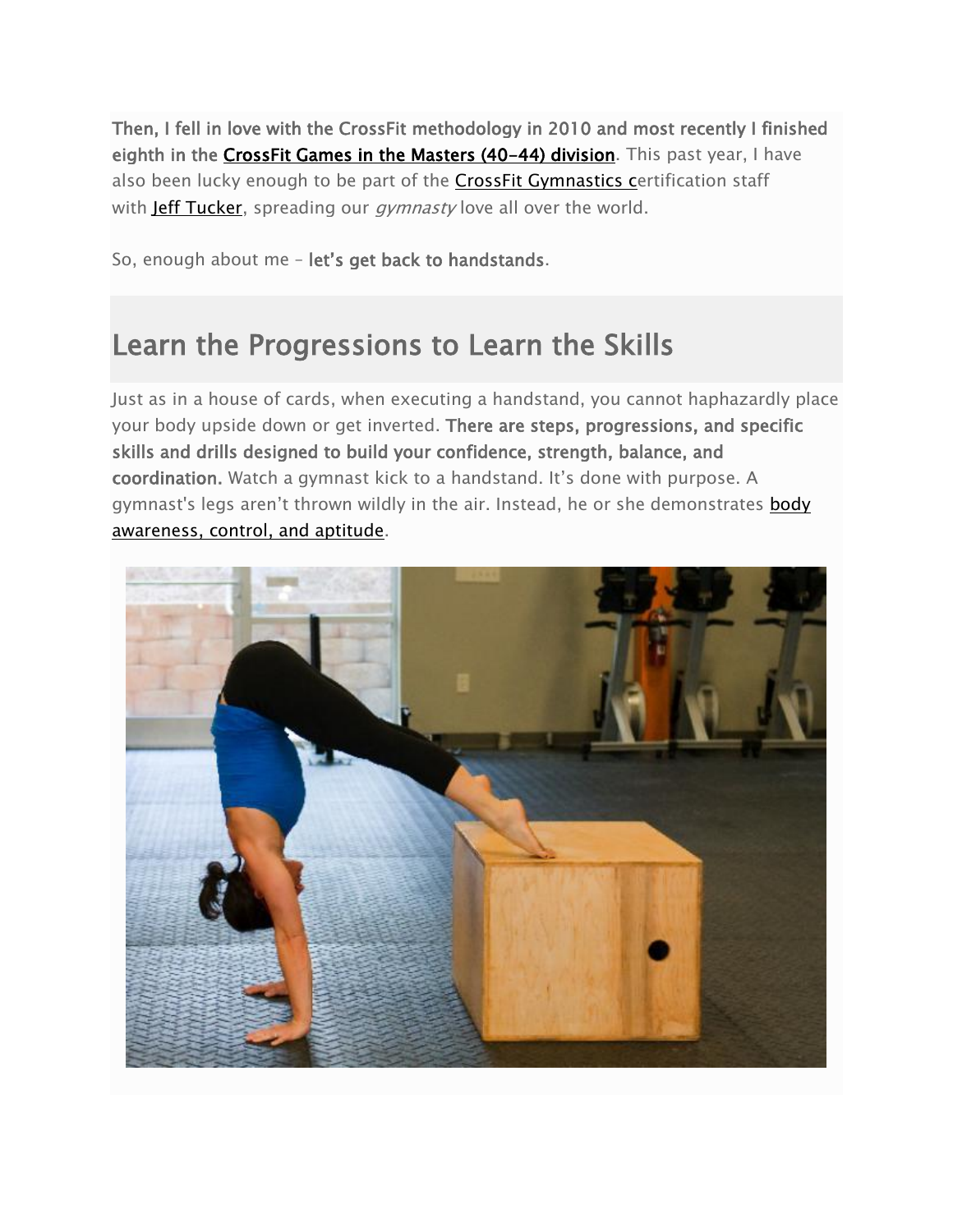Throughout the next four weeks, I will be programming **essential movements** to help with your balance, shoulder and core strength, and coordination - all essential components of handstands, freestanding handstand push ups, press handstands, and handstand walking. You will work mostly strict movement, focusing on fundamental core stability. Scaling is important. If you go into a gymnastics club, you see everyone conditioning or learning skills but there are [various levels and scaling to learn these](http://breakingmuscle.com/crossfit/a-call-to-action-for-crossfitters-the-prioritization-of-gymnastics-movements-and-standards)  [skills.](http://breakingmuscle.com/crossfit/a-call-to-action-for-crossfitters-the-prioritization-of-gymnastics-movements-and-standards) This will be essential to your success as well. Learning to be comfortable inverted, especially as an adult, takes time and effort.

I get it. It's hard to love something that isn't easy. But isn't it easy to love something that you've worked hard to accomplish? I think, yes!

So, let's get to work and build some beautiful handstands worthy of selfies and Facebook posts!

Focus on these four things when doing handstand work:

- 1. Form matters! Pointed toes, tight core, and active shoulders are all important.
- 2. Keep the majority of your weight mid palm but use your fingers to "grip" the floor to find balance.
- 3. Gaze your eyes in-between your thumbs (without moving your head too much). This will help you find your balance.
- 4. Spread your fingers for more surface area.

\*\*\* Always ask for a spot when needed or scale the movement.

# Week One - Balance, Handstand, and Core

### Day One

Rest as needed between sets.

Rx'd work: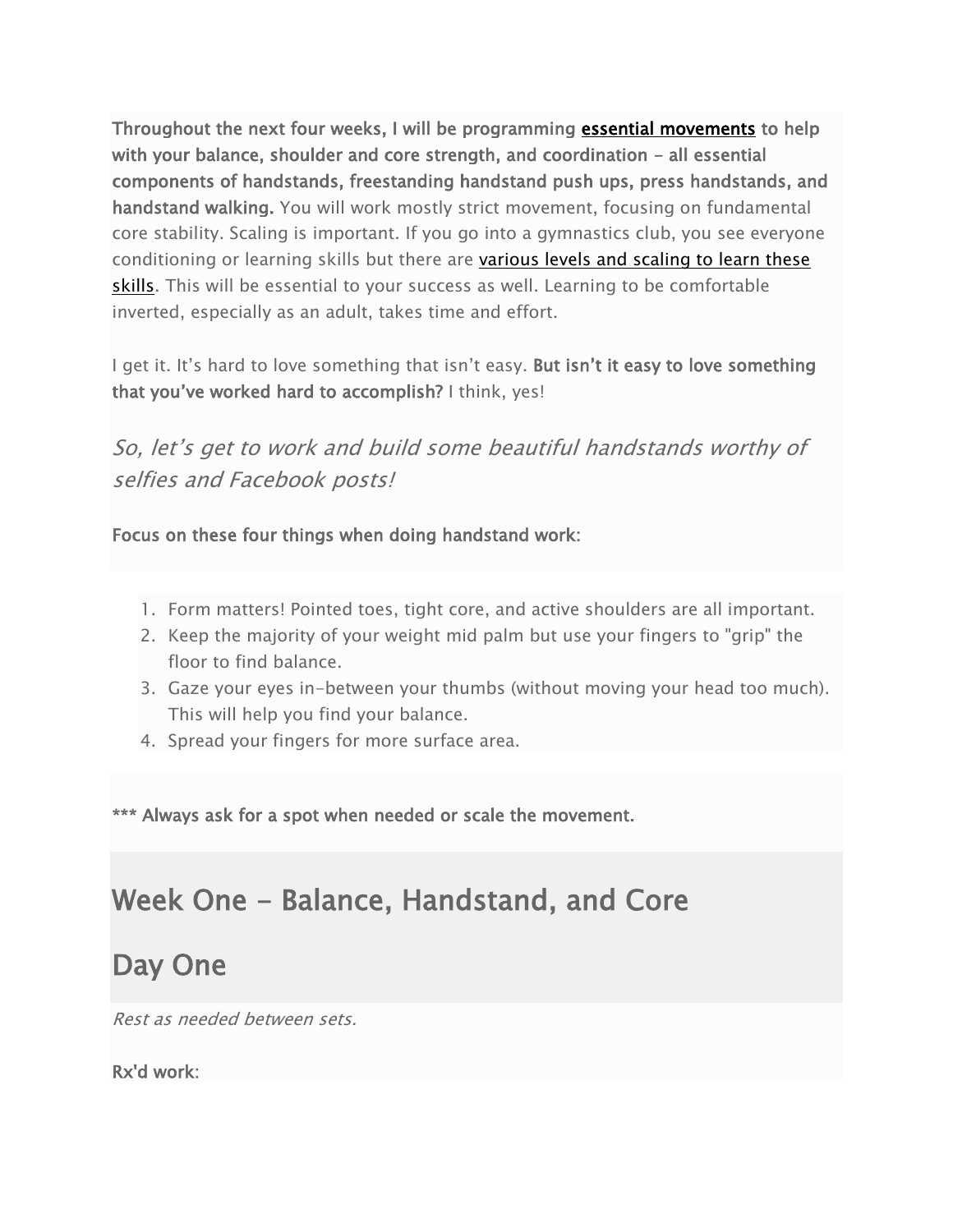- $\bullet$  10 x 10 second handstand hold (belly to wall)
- 20 tuck up
- 30 deficit hand release push up (set plates for your hands )
- 40 superman pulses

#### Scaled work:

- 10 x 10 second handstand holds off box
- 20 tuck up
- 30 hand release push up
- 40 superman pulses



Superman Position

Day Two

Rest as needed between sets.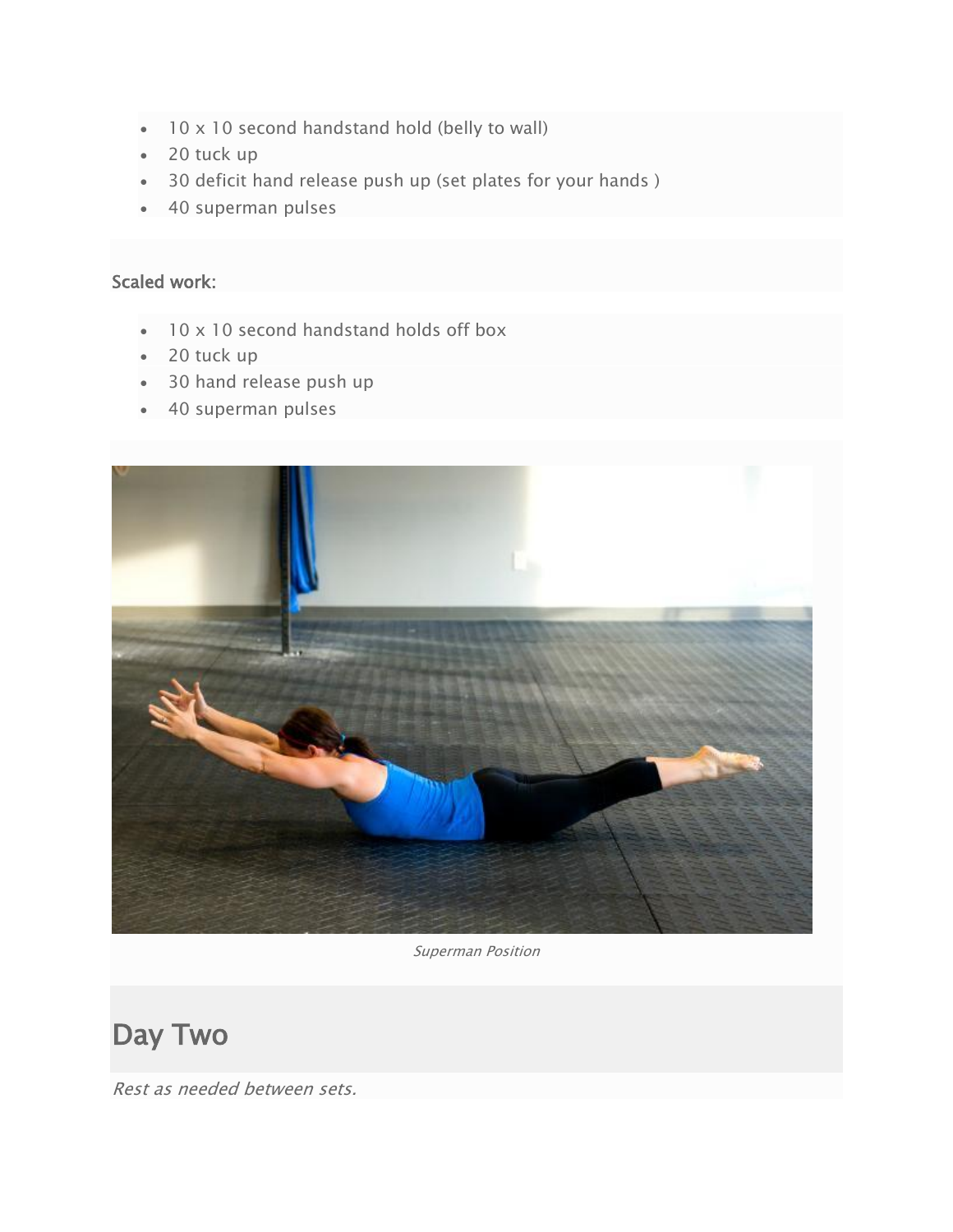#### Rx'd work:

- 5x20sec frog tand holds try straight arm (working balance on hands)
- accumulate 2 minute handstand hold belly to wall
- 2x30 shifts from right to left back to wall\*\*
- 4min tabata hollow rocks (in straight/hollow body position)

#### Scaled work:

- 5x20sec frogstand holds bent arm (working balance on hands)
- accumulate 2min of handstand hold with one leg on box and one leg in air straight up
- $\cdot$  2x30 shifts from right to left side legs on box\*\*
- 4min tabata hollow rocks (in tuck position)

\*\*work slow, making sure you shift weight over the dominant shoulder



Hollow Position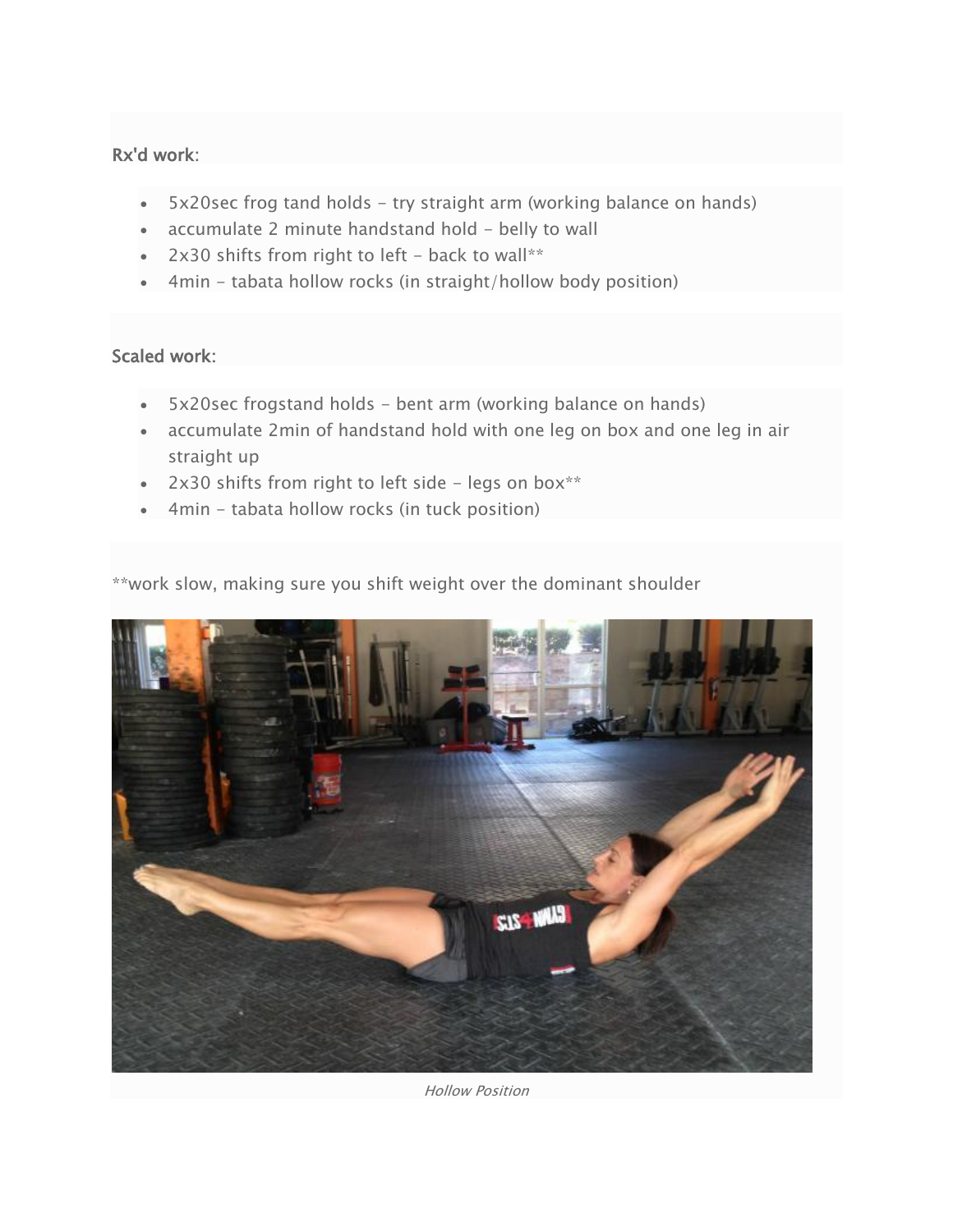# Day Three

#### Rx'd work:

5 rounds for quality

- accumulate 1 min of handstand wall or freestanding
- 10 strict barbell presses @65% bw
- 10 hollow to superman rocks

#### Scaled work:

5 rounds for quality

- accumulate 1 min in handstand (off box/one leg up)
- 10 strict barbell presses 50% bw
- 10 hollow to superman rocks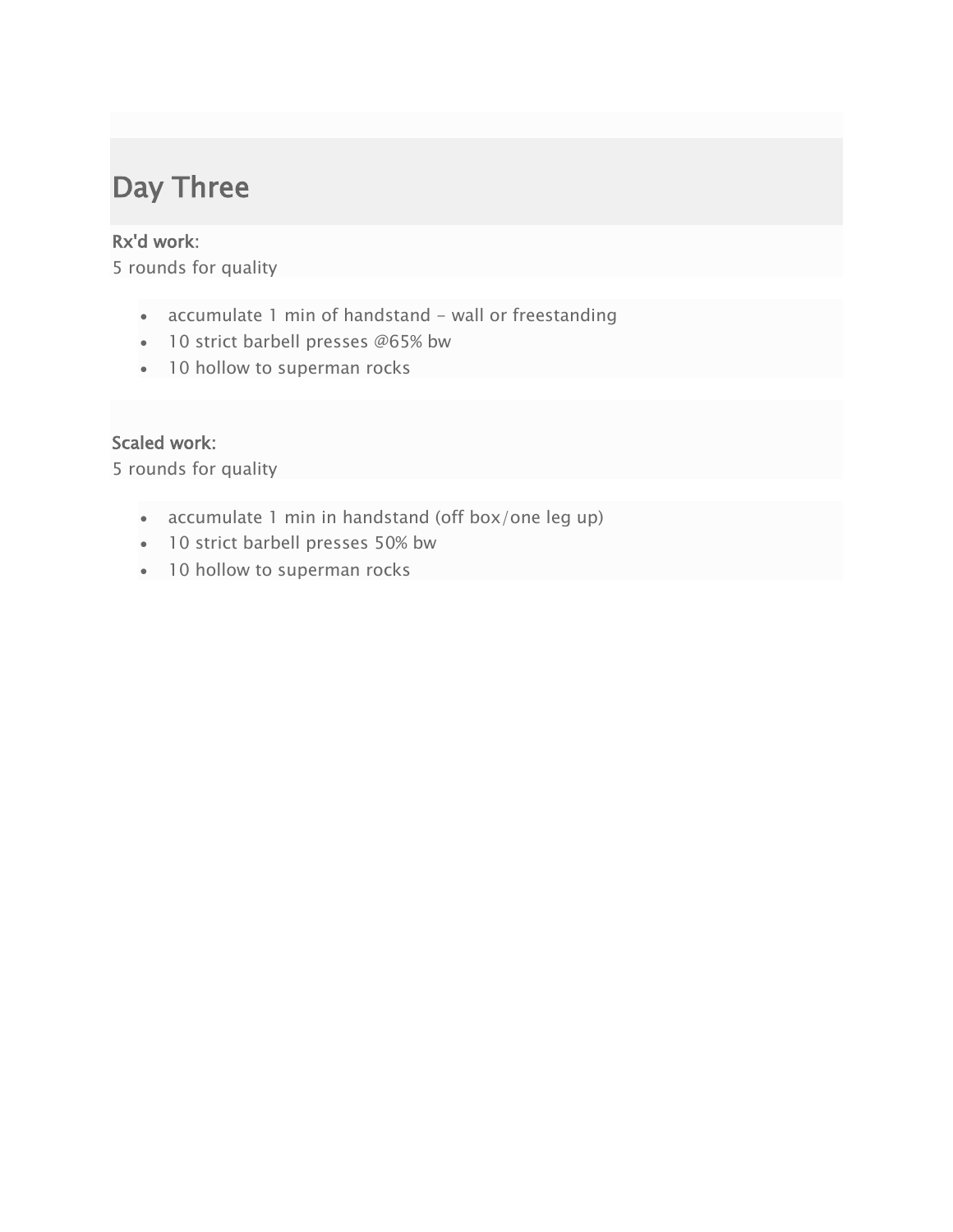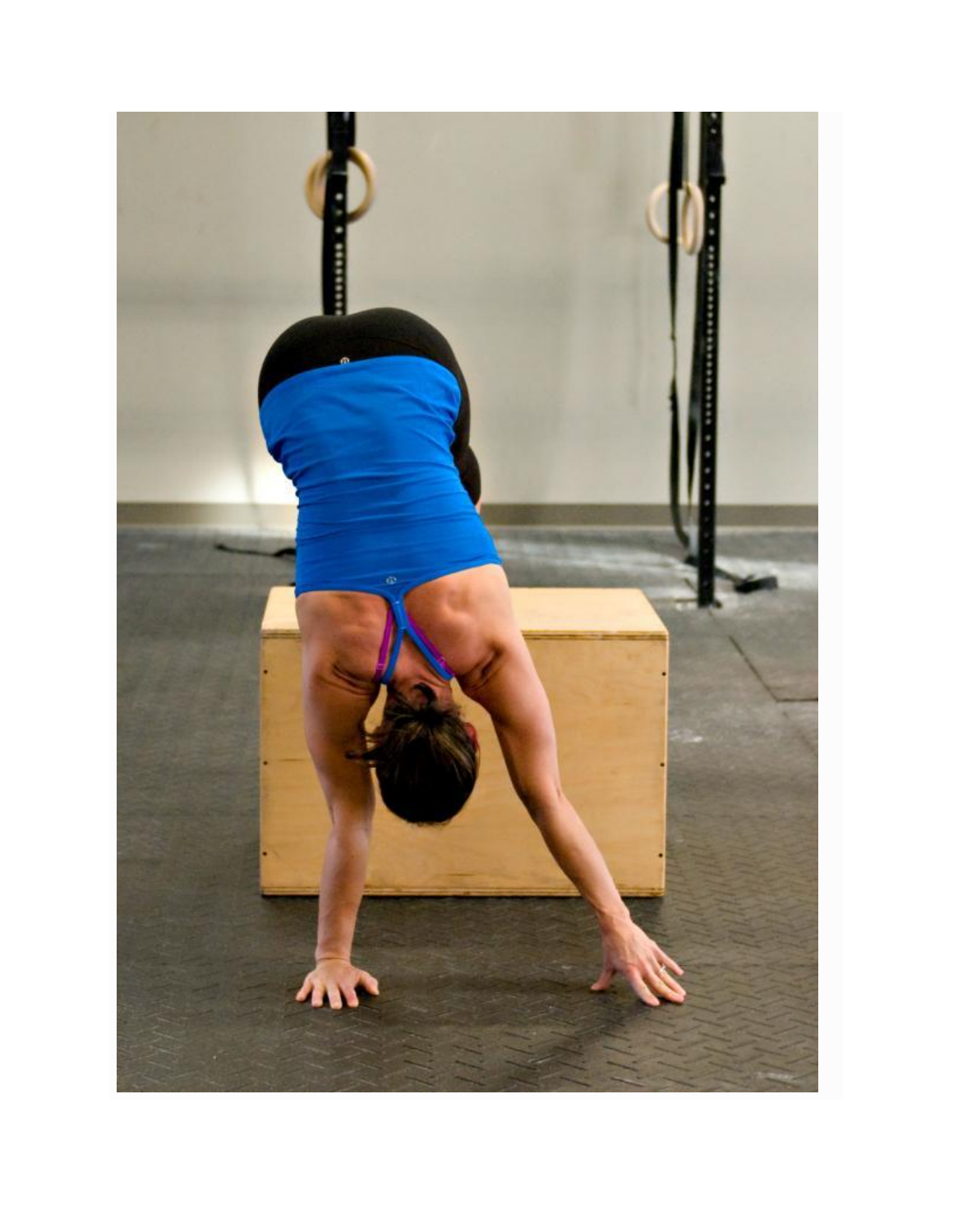Handstand Shift from Right to Left, Feet on Box

# Week Two - Walking and Core

# Day One

Rest as needed between sets.

#### Rx'd work:

- $\bullet$  3x10 wall walks chest and belly to wall
- 4x20ft walking along wall (moving side to side)
- 5x10 handstand pops with the band

#### Scaled work:

- 3x10 wall walks (maintain hollow position & go 45-65 degrees)
- 4x2 around the worlds off box
- 5x10 handstand band pops (try to stay hollow and reach 45-degree angle)

### Day Two

Rest as needed between sets.

#### Rx'd work:

5 rounds - 30 seconds at each station

- Plate walks back to wall
- GHD situps
- Handstand shoulder taps

Scaled work: 5 rounds - 30 seconds at each station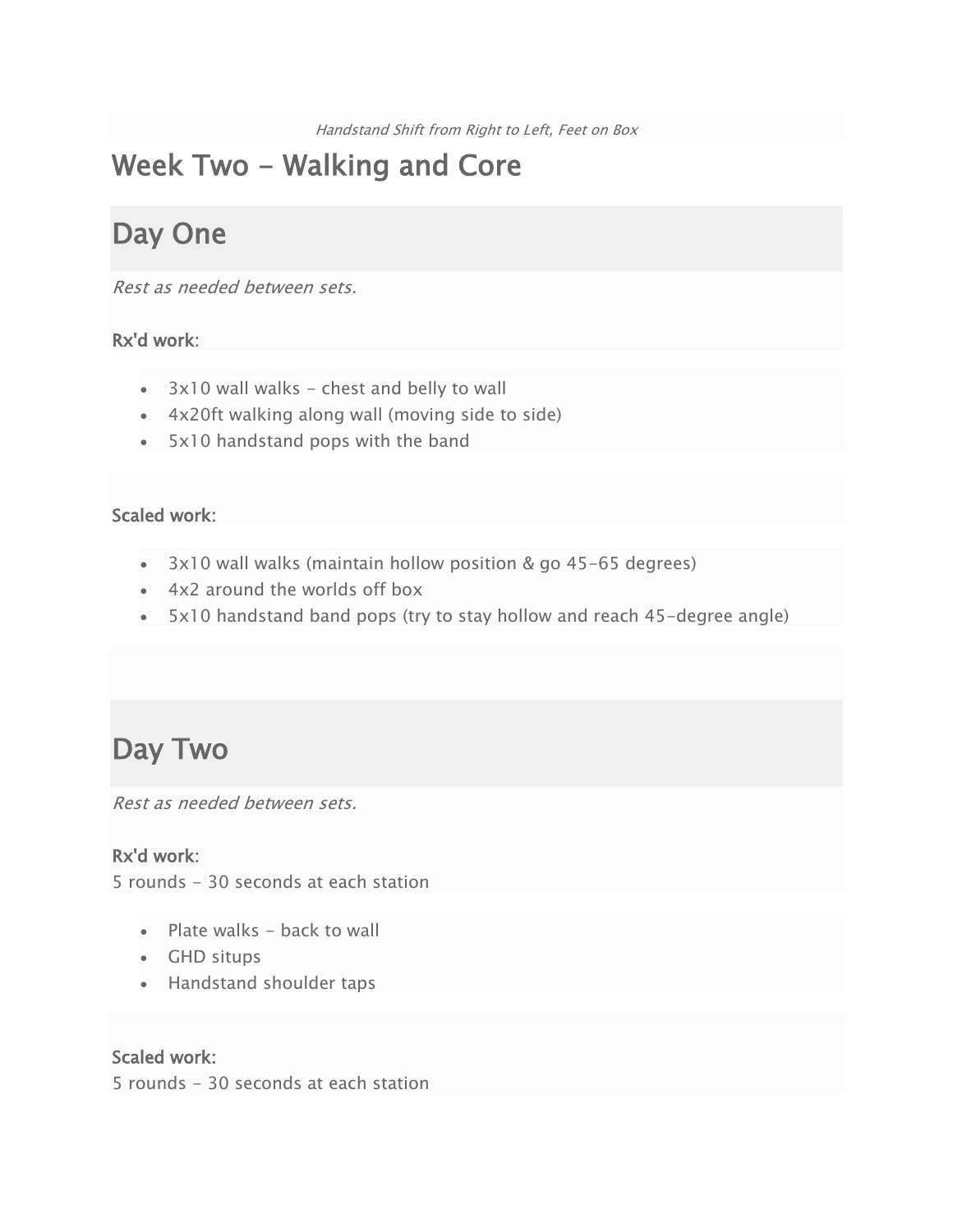- Plate walks off box
- Abmat situp
- Box shoulder taps

# Day Three

#### Rx'd work:

4 rounds for quality

- 5 to 50ft of handstand walk
- 10 strict toes to bar
- $\bullet$  10 plate walks wall or freestanding

#### Scaled work:

4 rounds for quality

- 10 shoulder touches (off box or wall)
- $\bullet$  10 V-ups
- 10 plate walk against wall

# Week Three - HSPU, Pressing, and Core

### Day One

#### Rx'd work:

8 minute AMRAP of

- $\bullet$  4 strict HSPU \*rx+ = do them freestanding!
- 6 strict knees to elbows (get knees to elbows, not armpit)
- 80ft handstand walk

Scaled work: 8 minute AMRAP of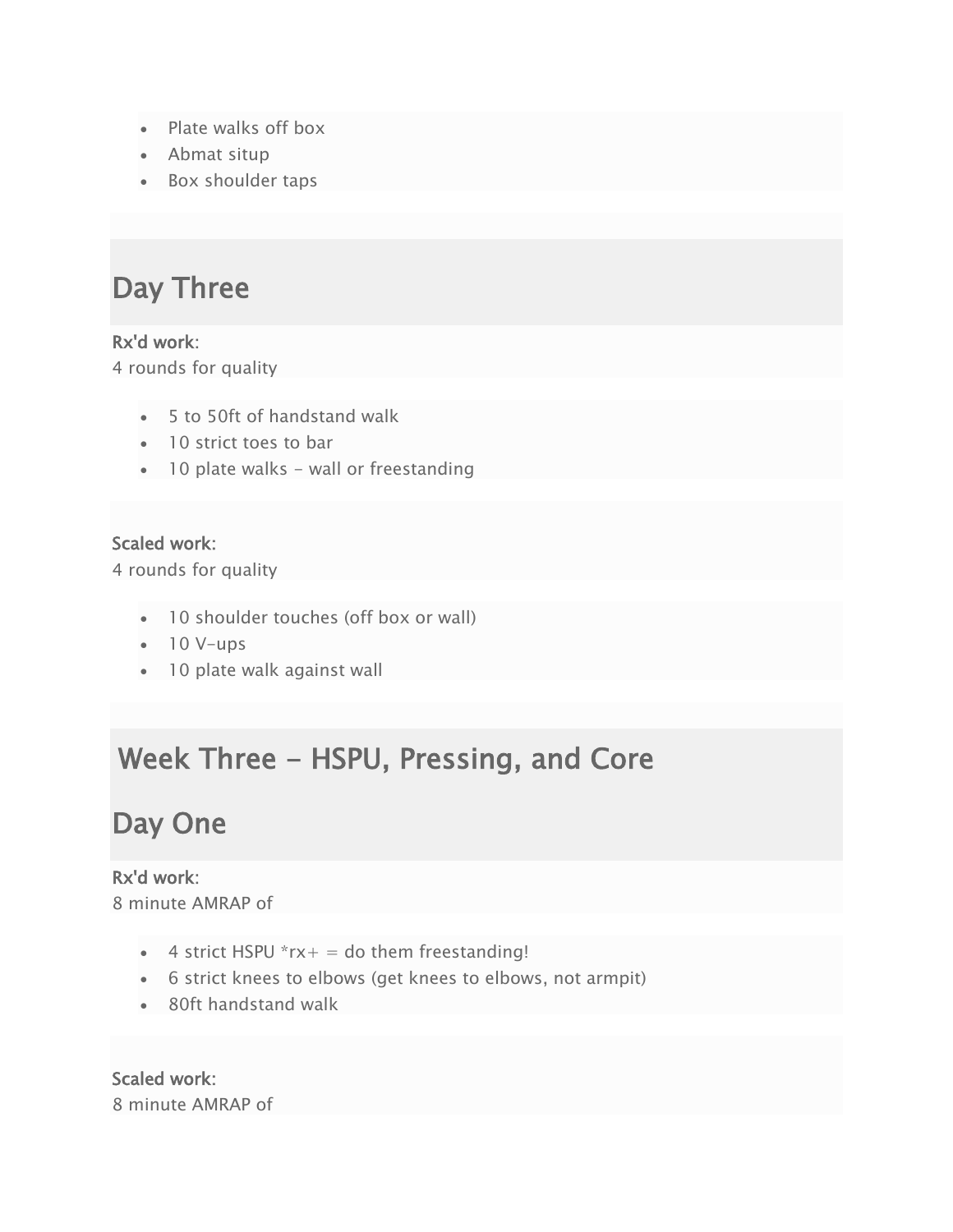- 4 strict HSPU (off box)
- 6 strict knees to elbows (can do laying on floor holding pole)
- 8 plate walks

### Day Two

Rest as needed between sets.

#### Rx'd work:

- 5x5 deficit HSPU, 12" or more
- 3x10 L-hold to standing press (off parallettes)
- 5 max-effort floor slides in pushed out hollow position (use frisbee to slide)

#### Scaled work:

- 5x5 deficit HSPU (off box)
- 3x10 L hold to standing press (off box)
- 5 max effort floor slides in pushed out hollow position (use frisbee to slide)

# Day Three

#### Rx'd work and scaled work:

10 min emom

- $\bullet$  8-10 strict HSPU (small deficit for RX+)
- 8-10 strict toes to bar or scaled: hollow ball press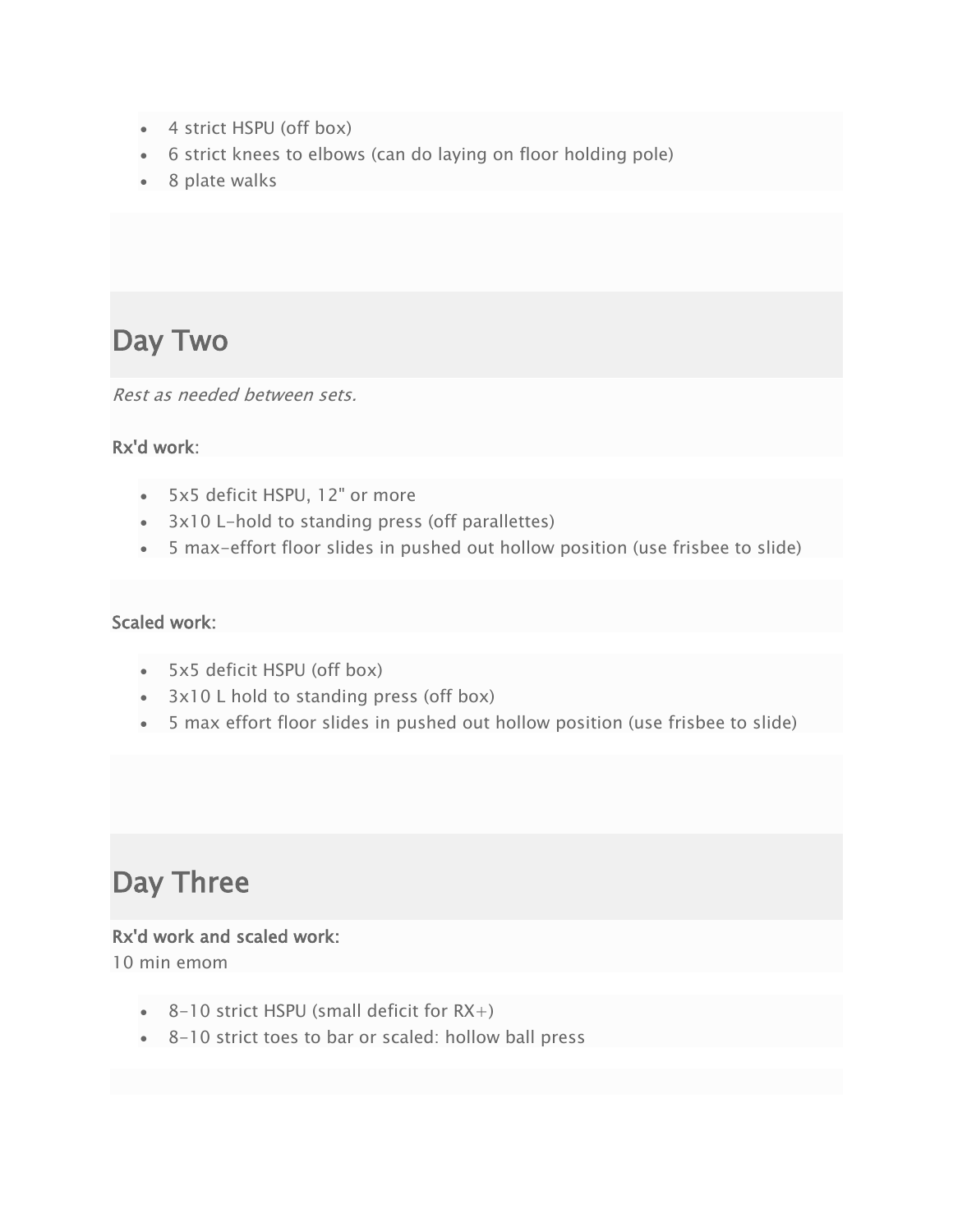# Week Four - Putting it all Together

# Day One

Strict Diane with a "rocky" twist  $21 - 15 - 9$ Deadlift (225/155) Hollow rocks (tuck position for scaled version) Strict HSPU

# Day Two

Rest as needed between sets.

#### Rx'd work:

3 rounds for quality

- 20 box shoulder shrugs off rings (keep arms straight)
- 15 HSPU
- 60-second handstand hold

#### Scaled work:

3 rounds for quality

- 20 box shoulder shrugs off box (keep arms straight)
- 15 HSPU on box
- 60-second handstand hold

# Day Three